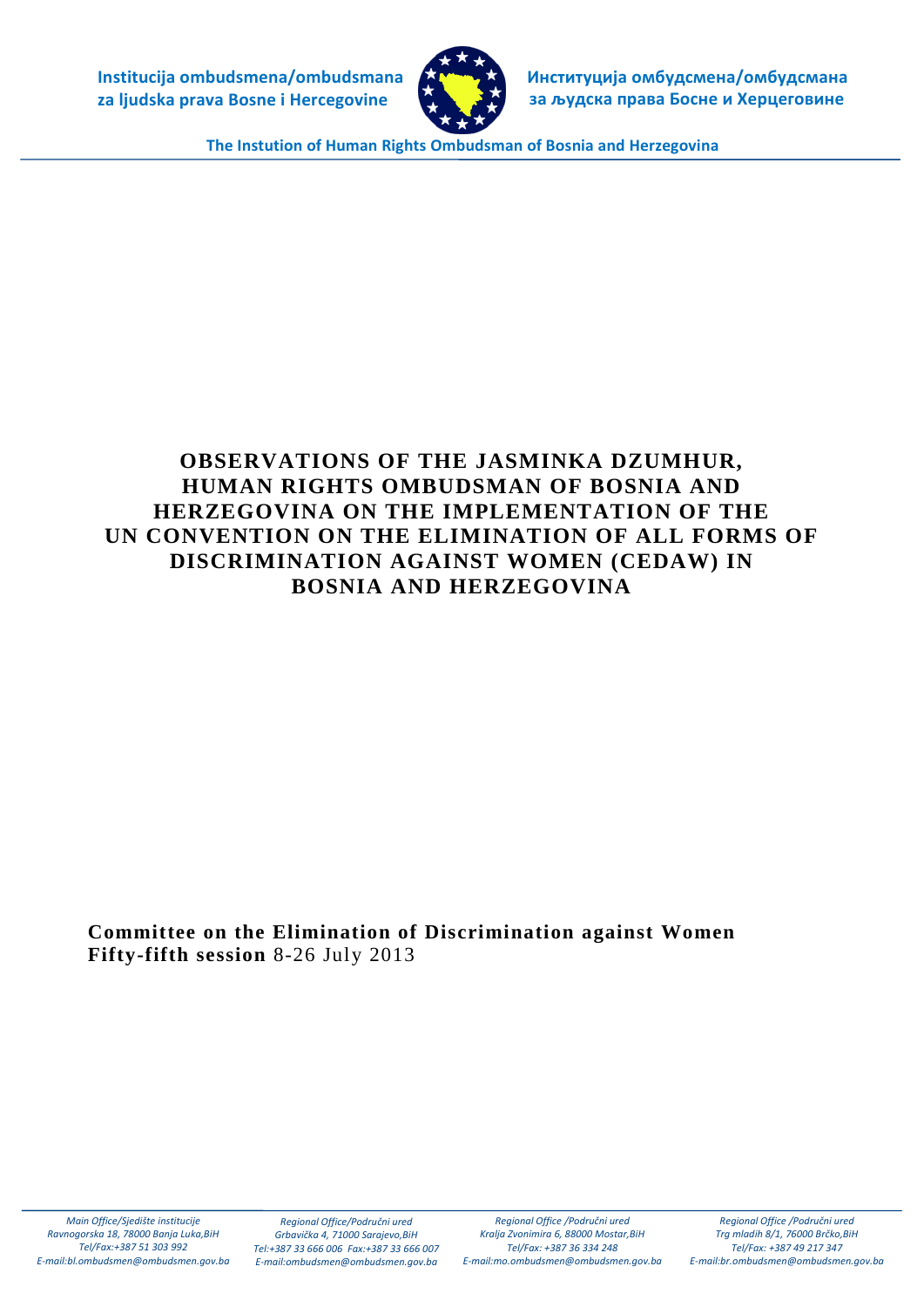# **General**

- Institution of Human Rights Ombudsman of Bosnia and Herzegovina (hereinafter referred to as: the Ombudsman) was accredited by the International Coordinating Committee of National Human Rights Institutions  $(ICC)$  with  $, A$ " status as a national human rights protection mechanism in Bosnia and Herzegovina (BiH). In the framework of its mandate the Ombudsman is following-up and providing protection or the rights of the citizens of BiH including the rights guaranteed by the UN Convention on the Elimination of Discrimination against Women (hereinafter: CEDAW) and regularly submit its observations thereon to the relevant UN bodies.
- There is the established practice in BiH that laws are easily adopted, but without the efficient measures for the implementation. An example of this is Article 7 paragraph 5 of the Law on Prohibition of Discrimination pursuant to which the budget of the BiH Ombudsman needs to have a special budget line necessary for functioning of a special Department for combating discrimination. Unfortunately this provision has not been implemented so that funds in budgets 2010, 2011 and 2012 which prevented implementation of the activities related to the promotion of the Law on Prohibition of Discrimination, follow-up of court proceedings related to discrimination, research and surveys related to discrimination and law harmonization.
- Observations on the implementation of CEDAW in BiH (hereinafter: Observations) are primarily focused to the my experience, as the one of three Ombudspersons, gained through handling of individual and group complaints lodged to the Institution in addition to the cases of ex officio investigations made by the Institution of ombudsman which relate to the protection and promotion of human rights enshrined by the CEDAW. It includes maximum efforts to make a comprehensive analysis of the situation with emphasis to the prohibition of discrimination as an absolute right. Particular attention is dedicated to the analysis of the implementation of the Concluding comments of the on the Elimination of Discrimination against Women[1](#page-1-0) with an overview of the legislative and institutional framework and procedures aimed at securing the implementation of the international standards in BiH in the field of the elimination of discrimination against women.
- Gender equality in BiH cannot be regarded as an issue isolated from other issues pertaining to human rights. Complaints received by the BiH Ombudsman Institution indicate to an increasingly complex situation related to human rights which includes, in addition to the factors recognized by the Committee as causes of human rights violations, aggravated economic and social situation and weakened role of the institutions. Inefficiency of court protection mechanisms in cases involving gender based discrimination and gender based violence additionally victimize women victims of violence.
- It is important to pinpoint that the preparations for the census are in progress, and after that, there will be more detailed statistics available.

<span id="page-1-0"></span><sup>&</sup>lt;sup>1</sup> Bosnia and Herzegovina, adopted on  $35<sup>th</sup>$  session held from 15 May to 2 June 2006 CEDAW/C/BIH/CO/3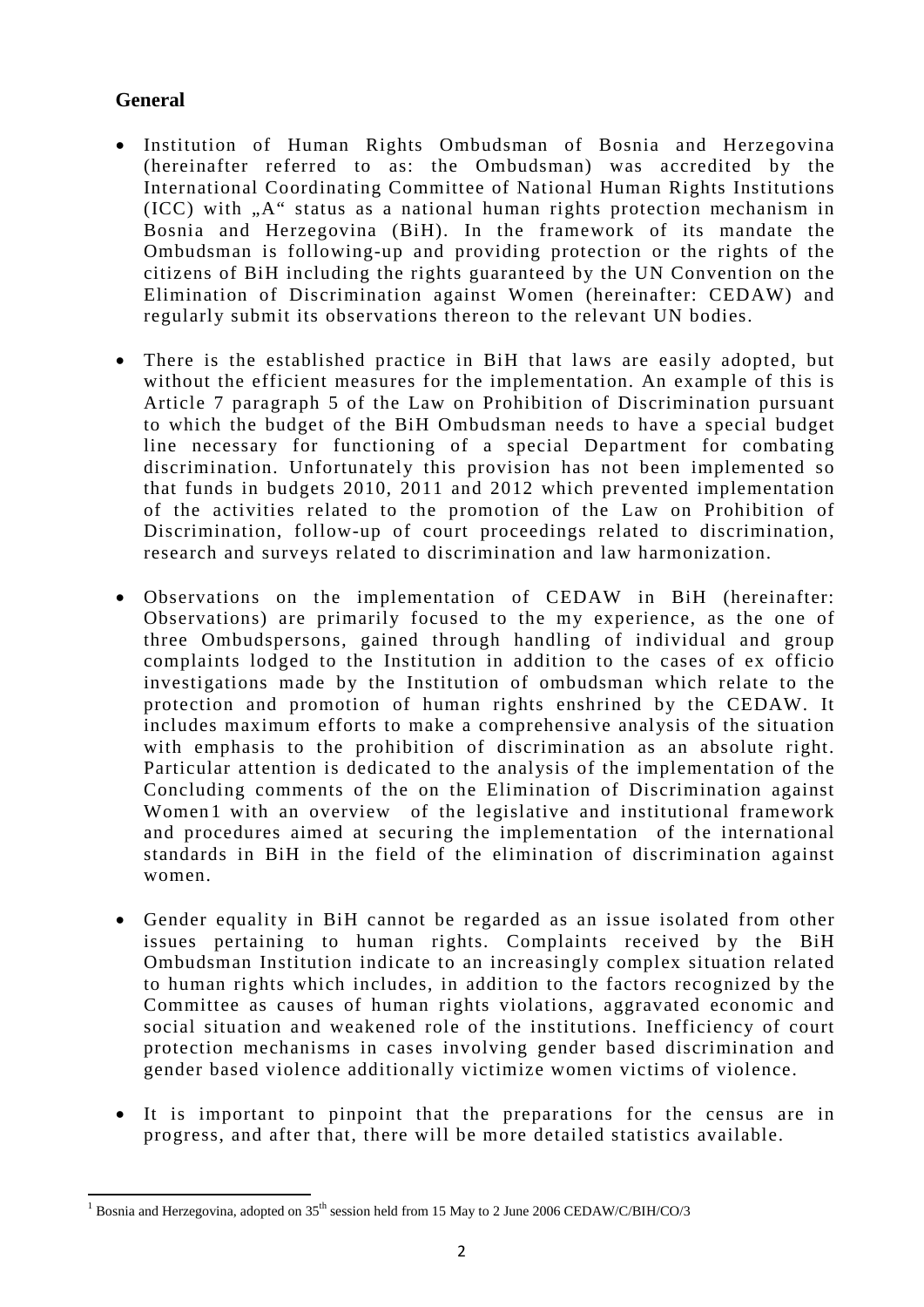#### **Women in post-conflict situations**

• Existence of the awareness of the importance of strategic approach for realization of gender equality in BiH resulted in the adoption of a series of strategic documents including the Gender Action Plan, [Action Plan for the](http://www.1325.arsbih.gov.ba/)  [implementation of Resolution 1325 in BIH](http://www.1325.arsbih.gov.ba/) and like. Unfortunately, lack of a comprehensive national plan in the field of human rights reflected to a large degree to the efficiency of the implementation of mentioned strategic documents related to gender equality. Therefore, in absence of such plan, these remain so far the only documents regarded as a gender equality mechanisms intended to ensure its implementation.

#### **Constitutional and legislative framework**

- Constitutional framework of Bosnia and Herzegovina imposed by the Dayton Peace Accords dividing the member-state to two entities (decentralized Federation of BiH made of 10 cantons and centralized the Republic of Srpska) in addition to one district (Brčko District). This creates a complex administrative structure which often results in non-adjustment and nonimplementation of the laws and policies intended to ensure equal enjoyment of the rights for men and women in BiH. This is particularly expressed in areas traditionally linked to women such as education, social welfare etc. Then, in place are policies aimed to ensure the rights of constituent peoples as a collectivity, which often result in neglecting the rights of other collectivities such as gender-based collectivities.
- In the reporting period, BiH saw certain improvements that could be conditionally regarded positive and this is primarily related to the adoption of the Law on Prohibition of Discrimination that entered in force on 05 August 2009. In addition to the prohibition of different treatment on any grounds including gender, the Law makes distinction between the direct and indirect discrimination and introduces new forms of violence such as: harassment, sexual harassment, mobbing, segregation, instruction to discriminate, assistance to others in discrimination and victimization. The Law defines the scope of application as it also determines the Ombudsman as a central institution for the protection of discrimination. The Law also provides administrative and court proceedings for the protection from discrimination and penal/minor offence provisions for actions made in violation of this Law including non-compliance with the Ombudsman's recommendations.
- Being aware of the importance of the establishment of a strong mechanism for the prevention of all the forms of discrimination, in January 2009. which means, a full year before the entry into force of the Law on Prohibition of Discrimination, the Ombudspersons reached a decision to establish the Department for Elimination of all Forms of Discrimination within the Institution. The main task of the Department was to ensure equal access to the realization of the rights of all the citizens on the territory of BiH and take efficient measures to prevent any form of discrimination of citizens in the enjoyment of their rights enshrined by the Constitution.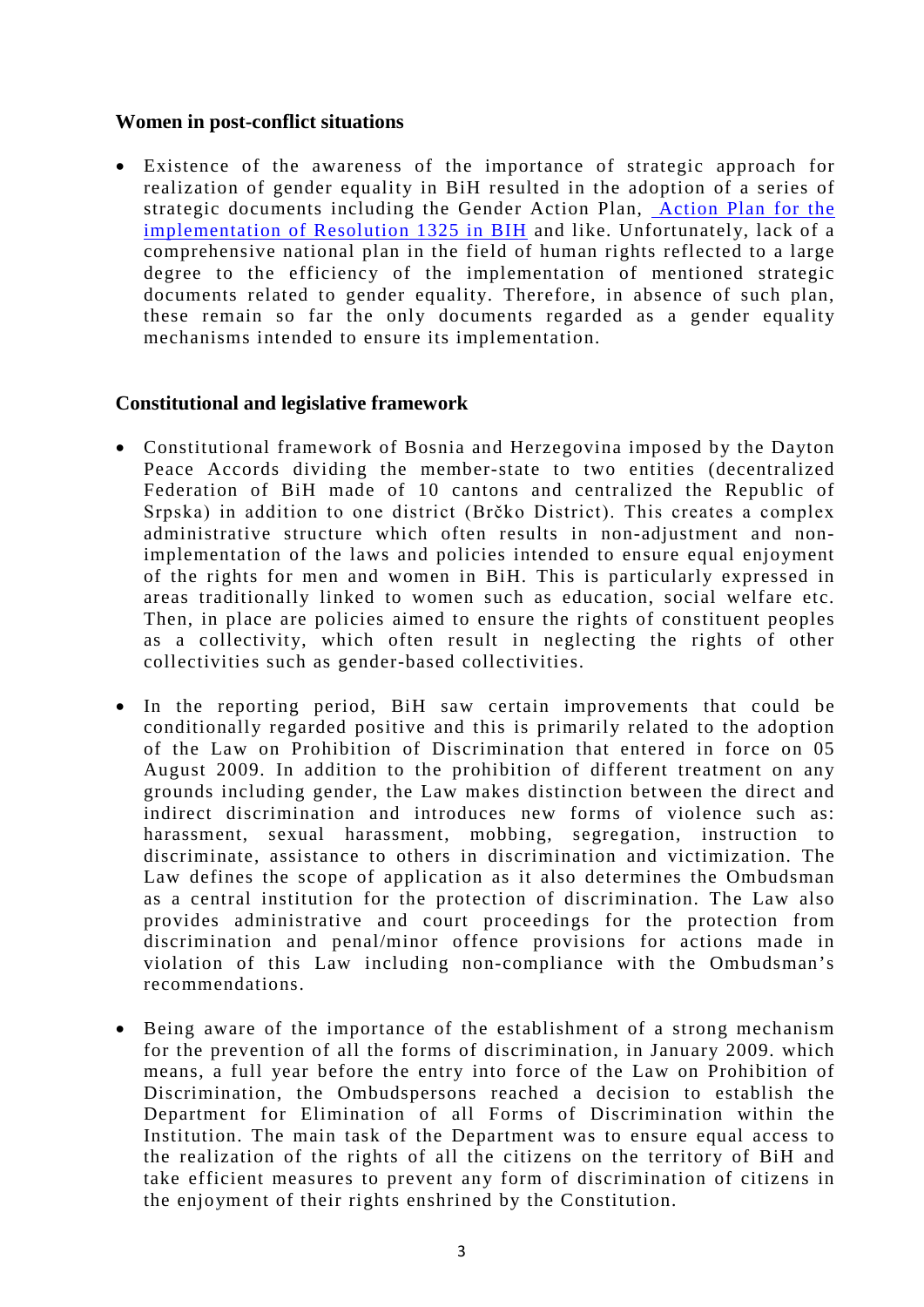• A consolidated Law on Gender Equality was adopted in BiH[2](#page-3-0) incorporating previous amendments. This way the Law became more accessible to citizens and its implementation was facilitated and more transparent.

### **Temporary special measures**

- Based on provisions of the Law on Gender Equality gender mechanisms were established: Gender Equality Agency of BiH, Gender Center of the Federation of BiH and Gender Center of the Republic of Srpska. Unfortunately, position of these mechanisms within the executive power has a large impact on their independence, thus their efficiency in ensuring gender equality.
- Efforts of the Gender Equality Commission of the Parliamentary Assembly of BiH on advancement of the situation in this area are evident. For instance, at 26th session of the House of Representatives of the Parliamentary Assembly of BiH held on 19 April 2012 adopted was initiative of the female representative Ismeta Dervoz related to gender mainstreaming in daily operations and work of the Parliamentary Assembly of BiH. I, as one of three ombudspersons, note that laws and by-laws, that is, decisions of administrative bodies at all the levels are expressed in masculine form and do not comprise any remark that wording equally relates to male and female individuals.

#### **Violence against women**

- For instance the laws of the protection from domestic violence[3](#page-3-1) foresee different measures for the protection of victims in sense of reparation and prevention, but very little has been done for the implementation of these provisions. Systematic co-ordination is still missing between the relevant authorities in cases involving gravest criminal offences or murders where women are mostly victims and sometimes perpetrators after the years of being subjected to violence.
- Despite the adoption of relevant legislation, practice, unfortunately, shows that there are problems in processing of cases involving gender-based violence and implementation of the Law on Gender Equality and Criminal Code where injured party is a child (a person below 18). So there was a case where the Office of the BiH Prosecutor held that provisions of the Law on Gender Equality could not be implemented since the injured party was in the age of 14, therefore it was considered a child. This was the reason not to implement the said Law.
- Reviewing the above case in light of the Law on Gender Equality, I, as one of three ombudspersons, note that different law provisions use different terms related to the subject to protection, e.g. Article 1 of the Law

<span id="page-3-0"></span><sup>2</sup> The Law on Gender Equality, consolidated, "Official Gazette of BiH", no.: 32/10

<span id="page-3-1"></span><sup>3</sup> FBiH, RS, Brčko District BiH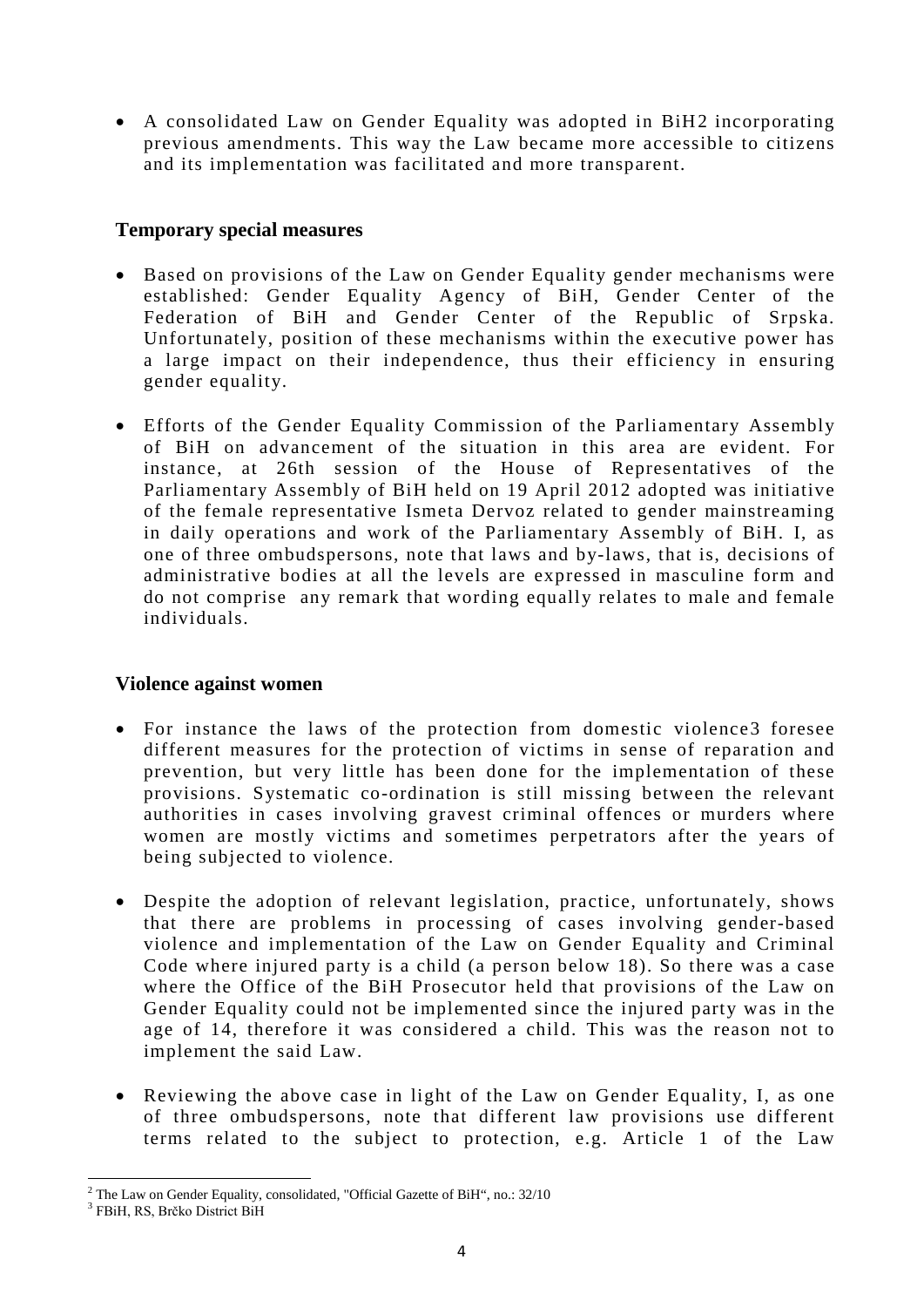"regulates, promotes and protects substantive gender equality and guarantees equal opportunities to all, in public s well as private life, and eliminates and prevents direct and indirect gender based discrimination", while other articles use the term all and everybody. This inconsistence with regard to the subject to protection in the Law resulted in different treatment in court proceedings since the relevant prosecutors had no unified opinion as some interpreted that a minor cannot be regarded as a citizen or an individual or a person which questions the whole concept of the Law on Gender Equality and the Constitution of BiH. This also raises the issue of readiness of prosecutors and judges to efficiently process cases involving gender-based violence thus putting in question protection and dignity of the victim.

- Reform of criminal justice system was done in 2003 bringing the amendments particularly related to the status of the parties to the court proceedings (prosecutor and suspect, that is, accused) that changed position of injured party as well in a way that it created stronger dependence of the injured party's position of the prosecutor's actions. Reform has failed in segment of injured party's protection to fully reconcile traditional and new solutions related to criminal processing institutes, international human rights standards and case-law. Interests and legal position of the injured party are only a marginal issue.
- Victims still do not have support according to the international standards, which raises particular concerns for women victims of war which face the problem of recognition of the status. BiH has not adopted the law to regulate torture in accordance to the recommendations of the UN bodies, which is a main reason of problems they suffer after the war.
- It is obvious that de facto court applicability of the rights enshrined by the Convention before all domestic courts and other mechanisms is not secured and one of the reasons for that is the absence of the introduction of additional measures for dissemination of information on the Convention which means that Item 14 of the Concluding observations of the Committee.

#### **Trafficking and exploitation of prostitution**

- In the period 2001-2010 in BiH important activities were taken on the prevention of trafficking in human beings which was the reason for the USA State Department to transfer the State from the group III to the group II, and subsequently to the group I. This means that efforts of the authorities resulted in putting the human trafficking under control. Unfortunately aggravated situations in this area, especially from the aspect of child exploitation in form of begging and non-efficient processing of child traffickers lead to recent classification of BiH into the group II.
- I, as one of three ombudspersons, note that efforts on the establishment of drop-in centers yielded results, yet the more systematic approach to the issue of child abuse in form of forced begging is not in place.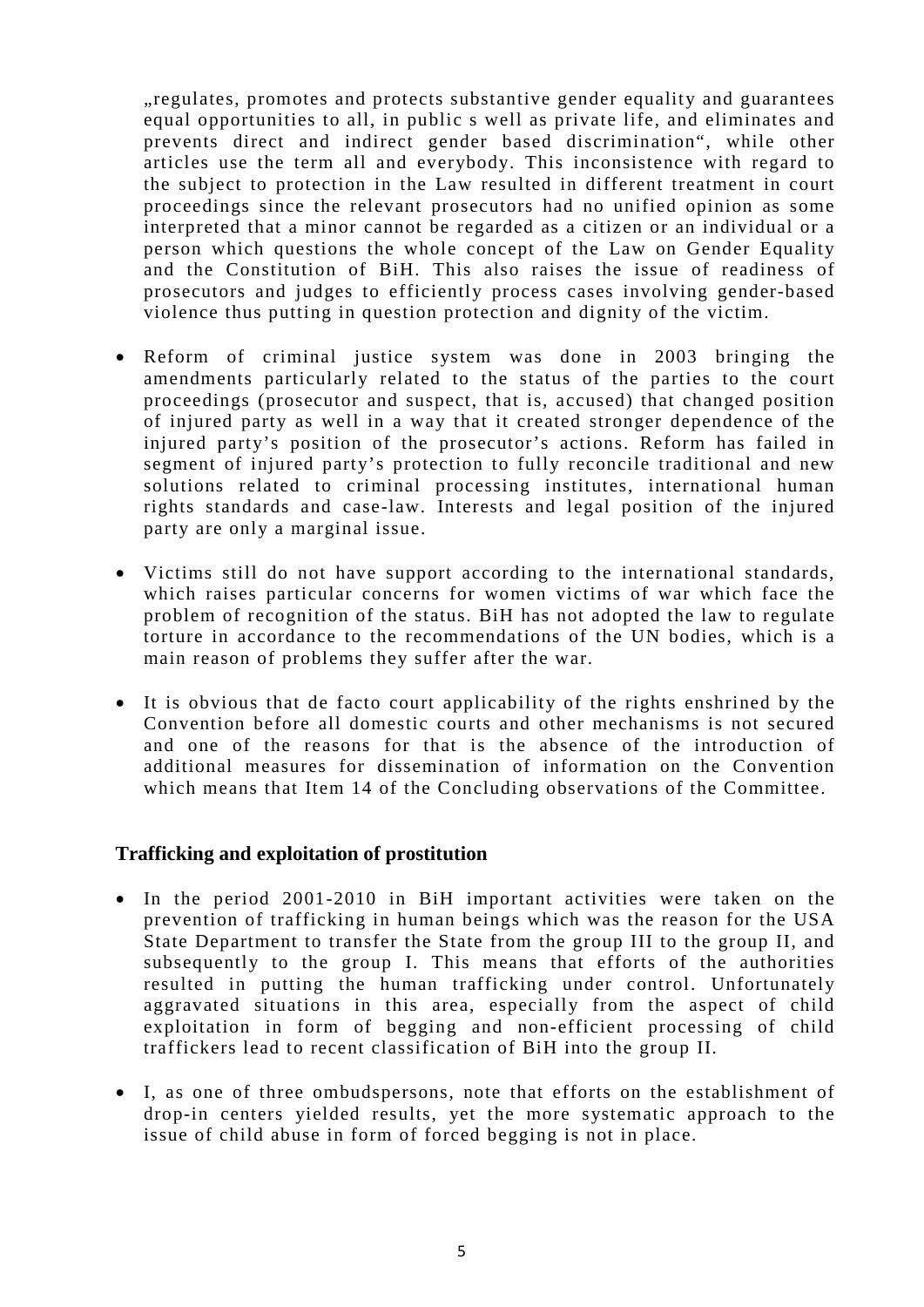#### **Participation in political and public life and decision-making**

- Gender based discrimination is still existing, which is a result of lack of harmonization of the laws with the Law on Gender Equality. The deadline for this was six months following the adoption of this Law in June 2003.[4](#page-5-0) This is particularly related to the Election Law in BiH, [5](#page-5-1) since the election results after the general elections held in BiH in 2010 show that participation of women in legislative bodies decreased. Election system in BIH is based on quotas and this system had significant impact to the elections held in 1998. In 1998 this system had helped to have a critical mass of women elected to the Parliamentary Assembly of BiH, and number of elected women at 2000 local elections had also increased. However, the new Election Law of BiH adopted in 2001 provides for quotas, but it also provides for open lists, which had negative impact to women's participation in political life. Women in BiH, unfortunately, despite their presence on candidate lists, do not get positions as they would according to quotas system so that percentage of women's participation in BiH could be compared to that in countries where quotas have not been implemented at all. This is also result of non-efficiency in implementation of Article 15 of the Law on Gender Equality which reads "that the relevant state authorities at all the levels and local self-government bodies shall ensure and promote equal gender participation in administration, decision-making process and representation". Election results indicate that goal promoted by this legal provision has not been achieved.
- In the Parliamentary Assembly of BiH, women are represented by 11 seats, or 19,2%. In the National Assembly of the Republic of Srpska after the last elections women have 18 seats, which is 21,68% out of 83 seats in total, while the Parliament of FBiH has 33 seats for women out of the total of 156 seats. Even the members of the Election Commission of BiH have not been nominated pursuant to the provisions of the Law on Gender Equality since they have only one woman out of 7 members. Semi-open lists system in combination with quotas system apparently is not a mechanism enabling the equal representation of men and women in authority bodies.
- In general, Bosnia and Herzegovina has a small number of women political leaders, on both national and local levels. This has negative implications on political actions since women as a minority in party structure and political bodies elected to have to obey to the party discipline which sometimes does not allow them to advocate for gender equality principles although they might be gender sensitized women. An additional obstacle to more significant women's participation in decision-making is the fact that women are minority also in the bodies of political parties where they can hardly

<span id="page-5-0"></span><sup>4</sup> Unfortunately even 9 after the adoption of the Law on Gender Equality full implementation of Article 32 paragraph 2 of the Law according to which all the state and entity laws and other relevant regulations should be brought in line and harmonized with the provisions of the Law within 6 months following its entry into force.

<span id="page-5-1"></span><sup>5</sup> 2010. saw the adoption of amendments to the Election Law of BiH ("Official Gazette of BiH" no: 23/01, 7/02, 9/02, 52/02, 4/04, 20/04, 25/05, 528/05, 62/05, 77/05, 11/06, 24/06, 32/07, 33/08, 37/08 and 32/10) which brought significant modifications of Article 4.19 paragraph (4) which reads: "*Every candidates list shall include candidates of male and female gender. The minority gender candidates shall be distributed on the candidates list in the following manner. At least one (1) minority gender candidate amongst the first two (2) candidates, two (2) minority gender candidates amongst the first five (5) candidates, and three (3) minority gender candidates amongst the first eight (8) candidates et seq. The number of minority gender candidates shall be at least equal to the total number of candidates on the list, divided by three (3) rounded up to the closest integer".*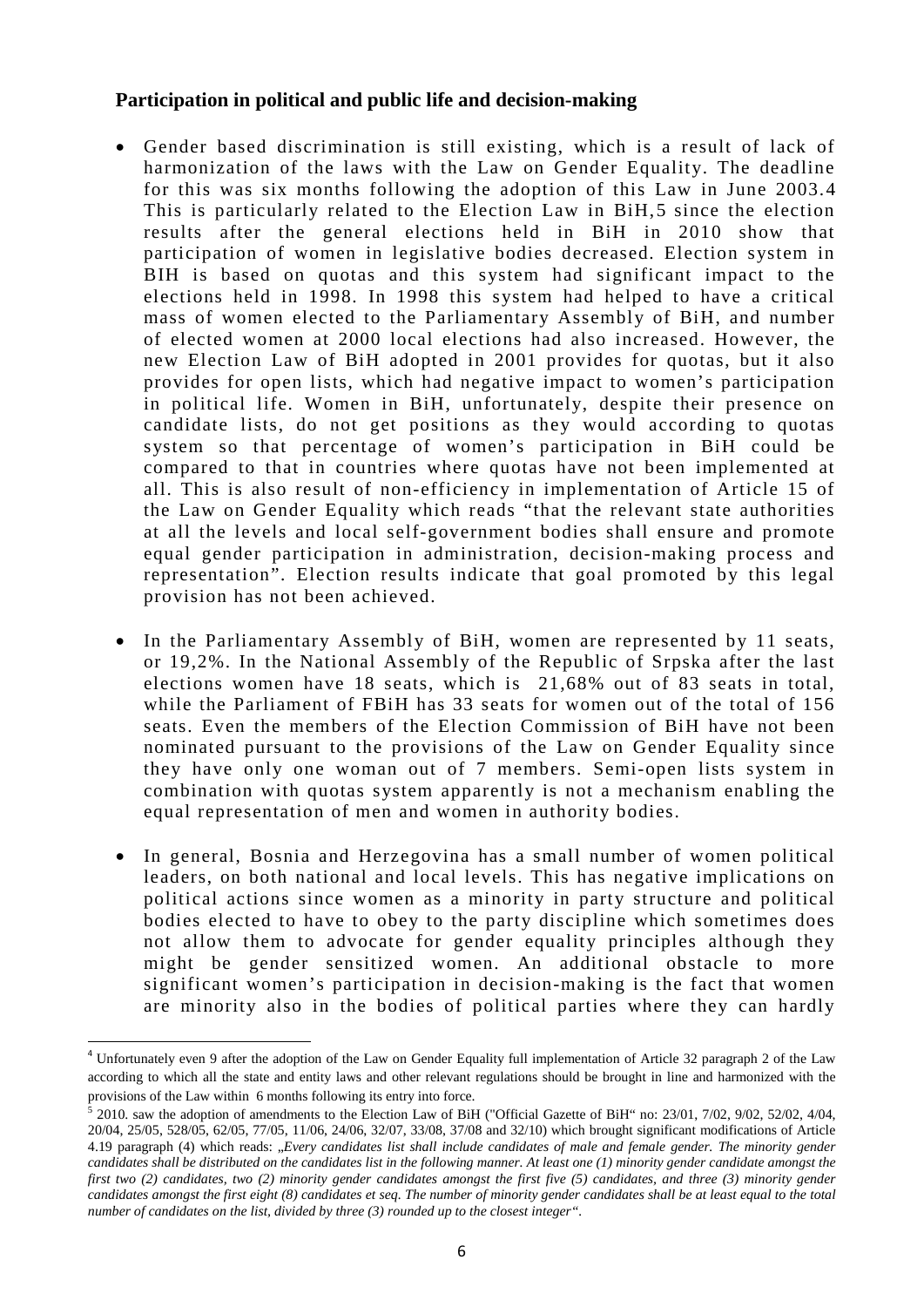manage to put in focus gender equality since political parties programs often do not include gender equality principles.

- Some better representation of women could be found in judicial area. For instance, the Court of BiH out of 41 local judge [6](#page-6-0) has 16 women or 36.59%. President of the Court of BiH is a woman. Women hold 14 prosecutor positions, that is 37.83% out of the total number of prosecutors. [7](#page-6-1) In the Constitutional Court of BiH there are only three women out of the total of 9 judges [8](#page-6-2), one of them being the president of the Court.
- Issue of women's participation in political life is not usually recognized as one of the pillars of democracy development and it does not attract equal attention and efforts aimed at the efficient implementation.
- This raises the issue of sophisticated discrimination of women in political life in BiH, as well as the lack of political culture which is particularly manifested in election campaigns when political parties do not pay equal attention to male and female candidates. During the pre-election campaigns mostly male candidates address the public as they are represented in the promotion materials, in media and public addresses. Women are mostly candidates for the positions to which they would not be elected and everybody knows that. Political parties are very acquainted with methods on how to put candidate lists complying with quotas system with minimal representation of women.

# **Education**

- Roma, as the largest national minority in Bosnia and Herzegovina is in the unenviable economic - social position, because most of them can not provide physical existence without social assistance. Largely without health insurance, very few have a job or steady source of income, a large number of Roma children do not attend school. Roma are also and often discriminated against minority, and to unequal treatment of this population comes in the area of employment, education, public services and access to places of public assembly. Of course, within this group most affected categories of all these shortcomings are just girls and women.
- Number of appeals in Institution of ombudsman doesn't reflect the actual number of cases discrimination against Roma, due to the fact that they live on the margins of society, which affects the recourse to legal remedies and legal mechanisms for protection their rights.
- Although numerous programs are implemented, supported by international organizations and UN agencies, aimed at resolving the problems of the Roma population in BiH, the effective programs to improve education system and

<span id="page-6-0"></span> $6$  In the Court of BiH judges functions are carried out by the BiH and foreign nationals. There are 41 judges BiH nationals and 16 international judges. For purposes of this study it is necessary only to take statistic data related to judges which are BiH nationals since participation of international judges is a transitional measure.

The Office of the BiH Prosecutor comprises 37 prosecutors including 11 internationals.

<span id="page-6-2"></span><span id="page-6-1"></span><sup>&</sup>lt;sup>8</sup> The Court of BiH has three international judges out of which one is a woman in addition to 6 judges BiH nationals out of which two are women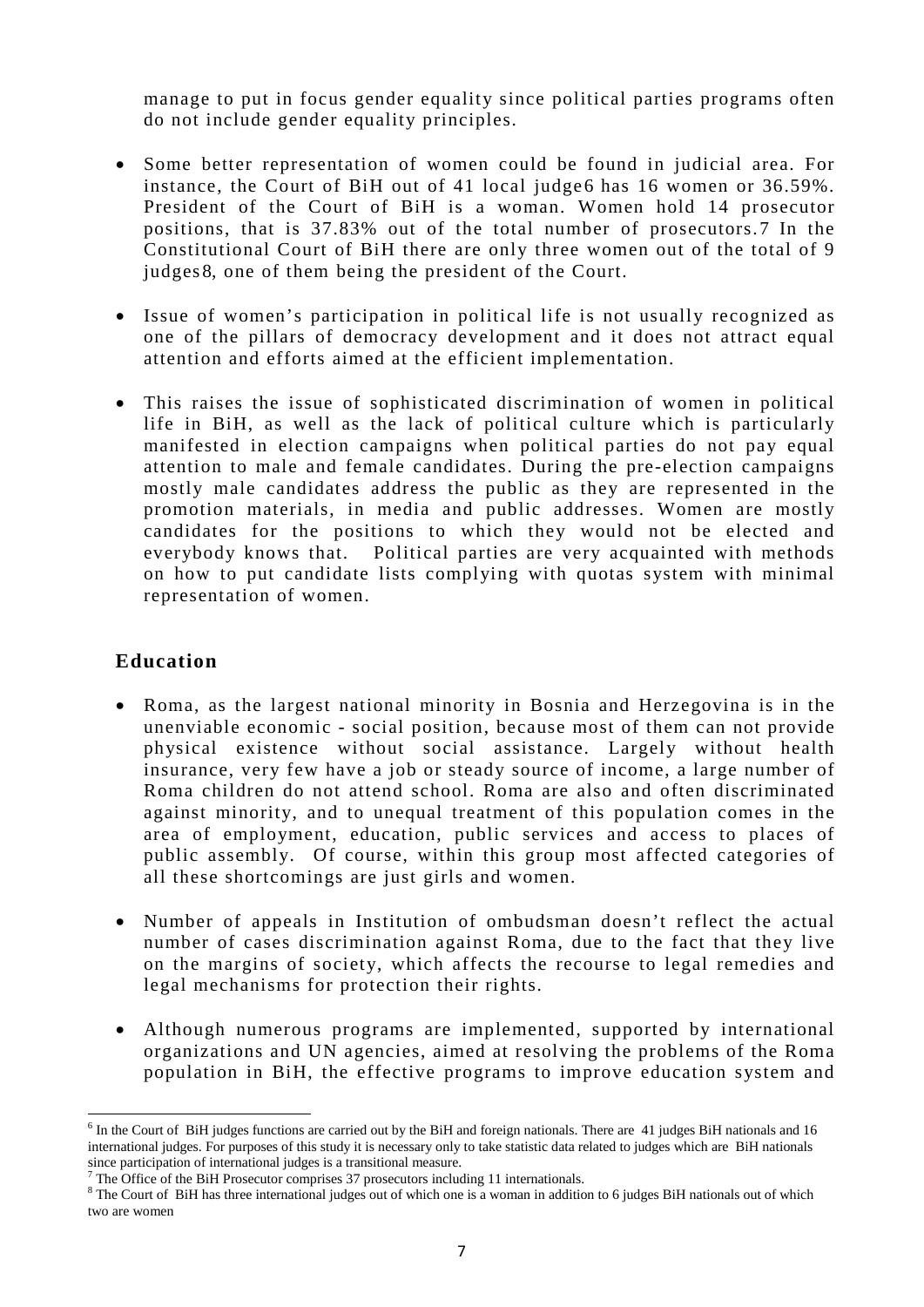employment of Roma girls and women, and their access to health and Social Welfare have not yet developed.

### **Employment**

- Gender inequality is particularly present in economy and natural resources management, which could be proven by the fact that management structures of telecommunication, hydro-potential, natural and financial resources management companies mostly comprise men.
- When it comes to the employment rate in BiH it is obvious that there is a difference between sexes, from the low rate of 43 % among men to the extremely low rate of 24 % among women. Furthermore, imbalance can be observed among youth. Younger men are twice more employed than young women, which means that only one of ten young women in the age 15-24 is employed. Such low participation of women in employment is partially a consequence of low education level and the fact that the least educated women do not even try to find employment.
- Analyzing the case-law of the Ombudsman in context of the violation of the rights to work and benefits arising therefrom, I, as one of three ombudspersons, find that the right to work is violated mostly toward pregnant women, especially when they have temporary engagement contracts with their employers. In such cases employers often do not extend their work contracts in order to avoid its legal obligations toward the future mothers. This is particularly the case in private sector, while the situation in the public sector had improved from the reactions of the Ombudsman in 2009to the decision of the Constitutional Court in 2010. [9](#page-7-0) Following this decision the Council of Ministers regulated this issue by its Decision on methods and procedure for realization of the right to compensation during maternity leave in the institutions of BiH.
- However, despite this Decision of the Constitutional Court we cannot confirm that all the pregnant women are finally in the same position. Regulation of these rights falls within the mandate of the entities, cantons and Brčko District and it depends on their available funds and allocation of their budgets to which degree this decision would be complied with. Significant number of women in BiH, unfortunately, fails to enjoy this right as the budgets are not gender sensitive. Funds are rather allocated to other lines with "higher priority". Analyzing the impacts of the current legal solution governing the compensation during the maternity leave, it could be concluded that the enjoyment of this right depends on the place of residence, that is, the place where contributions are paid. Due to the administrative distribution of mandates pursuant to the Constitution of BiH and constitutions of the BiH entities, there is as much as 12 different models of realization of this right. Therefore the payment of complaints during maternity leave is not harmonized, and there are cantons where this right is

<span id="page-7-0"></span><sup>&</sup>lt;sup>9</sup> Issue of compensation during maternity leave was put before the Constitutional Court of BiH upon which it delivered a decision that Article 35 of the Law on Salaries and Compensations in the Institutions of BiH was discriminatory and in contravention to Article II/4. of the BiH Constitution. In addition to that the Constitutional Court of BiH re-confirmed that " maternity leave is particularly related to the right of women not to be discriminated and to enjoy appropriate work conditions ".